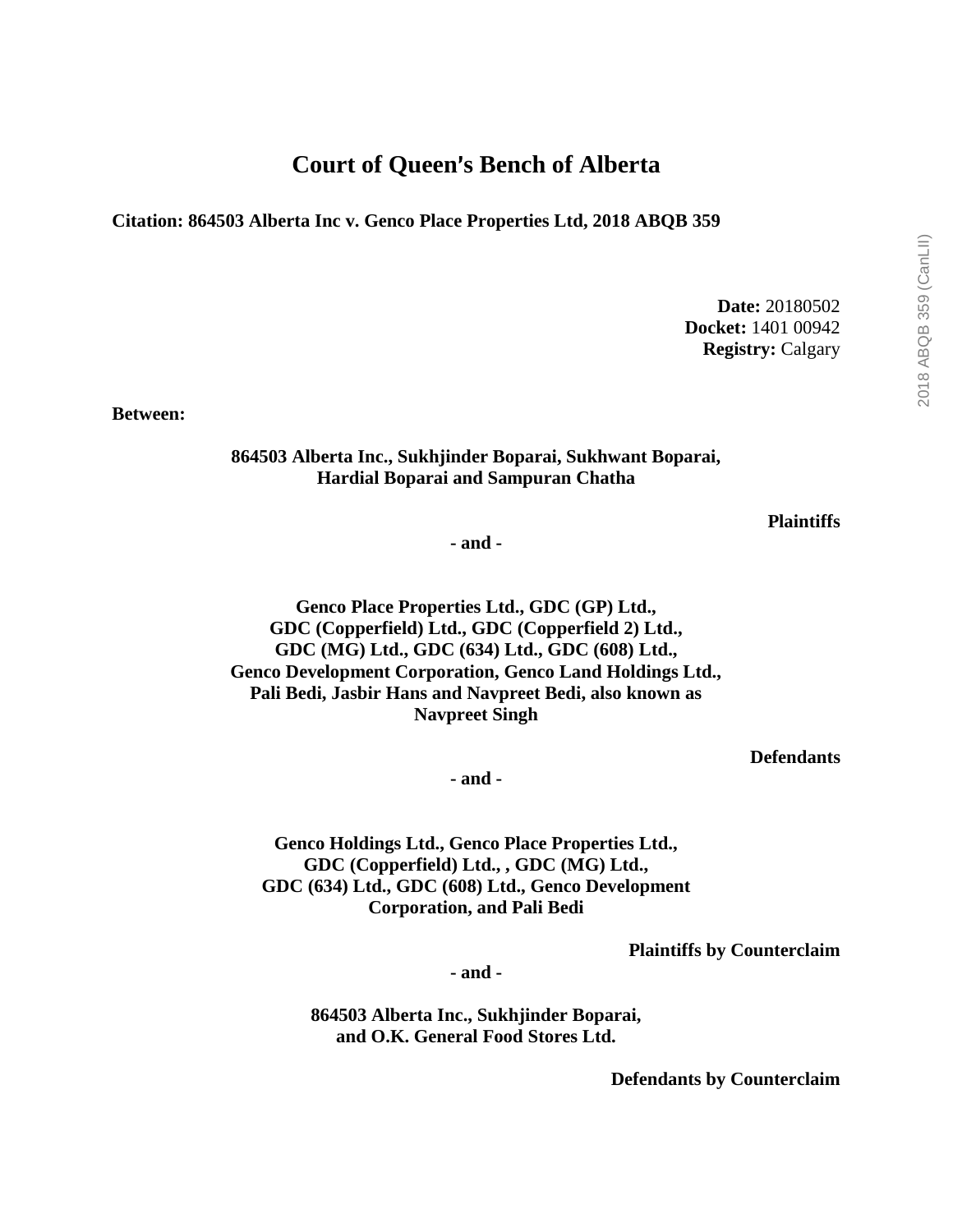## **Memorandum of Decision of A.R. Robertson, Q.C., Master in Chambers**

**\_\_\_\_\_\_\_\_\_\_\_\_\_\_\_\_\_\_\_\_\_\_\_\_\_\_\_\_\_\_\_\_\_\_\_\_\_\_\_\_\_\_\_\_\_\_\_\_\_\_\_\_\_\_\_**

**\_\_\_\_\_\_\_\_\_\_\_\_\_\_\_\_\_\_\_\_\_\_\_\_\_\_\_\_\_\_\_\_\_\_\_\_\_\_\_\_\_\_\_\_\_\_\_\_\_\_\_\_\_\_\_**

[1] This application was presented before me to reconsider the costs that I granted in the special application I decided March 18, 2016 (reported at 2016 ABQB 163). However, my order was reversed on appeal by Justice Dario (reported at 2017 ABQB 809). She has not yet made an award of costs, and she wanted some input on how I had arrived at the costs that I did before she does so. She said this at paragraphs 181 and 182 of her decision:

To the extent that the cost award of the Master pertains to a finding of an abuse of process based on an attempt to re-litigate a settled issue, given I have found there was no res judicata, this cost award should be reviewed. Although not ideal, 864's approach to the subsequent claim was not a misuse of the judicial system: *Reece v Edmonton*, 2011 ABCA 238 (CanLII), leave to appeal to SCC refused: [2011] SCCA. No. 447.

To the extent, however, that the Master's cost award related to the Plaintiff having first brought new evidence on the second day of the Master's hearing, necessitating a further adjournment (after the matter had already been adjourned once due to insufficient information being provided to the Master), the cost award for this abuse of the court's time may nevertheless be appropriate, notwithstanding granting the appeal. As it is not clear to this court how such costs were apportioned by the Master, the issue of the costs award of the Master is returned to him to consider whether any variation is merited.

[2] I interpret her request to be for my explanation as to how the costs were calculated, and my view as to whether any variation of the costs is merited.

[3] My original award of costs was given orally. It was recorded in the transcript from the hearing on April 27, 2016, starting at page 63, line 39. I broke down how I arrived at my calculations, but I will repeat the calculation here in an attempt to make the approach clearer, as well as explain my views as to how they might be varied by Justice Dario, depending upon how she elects to exercise her discretion.

[4] I took into account that although Mr. Solomon was representing 10 defendants, and they filed separate defences, there were commonalities involved. That is, there were not 10 separate defence counsel. There is only one counsel. I presumed that once one defence was drafted, drafting the next one would have required less work than the first, and so on. Using the single amount of \$3,500 for commencement documents was inappropriate, and multiplying it by 10 was also inappropriate. Accordingly, I multiplied the amount times four. That led to a figure of \$14,000 for the defences and other pleadings.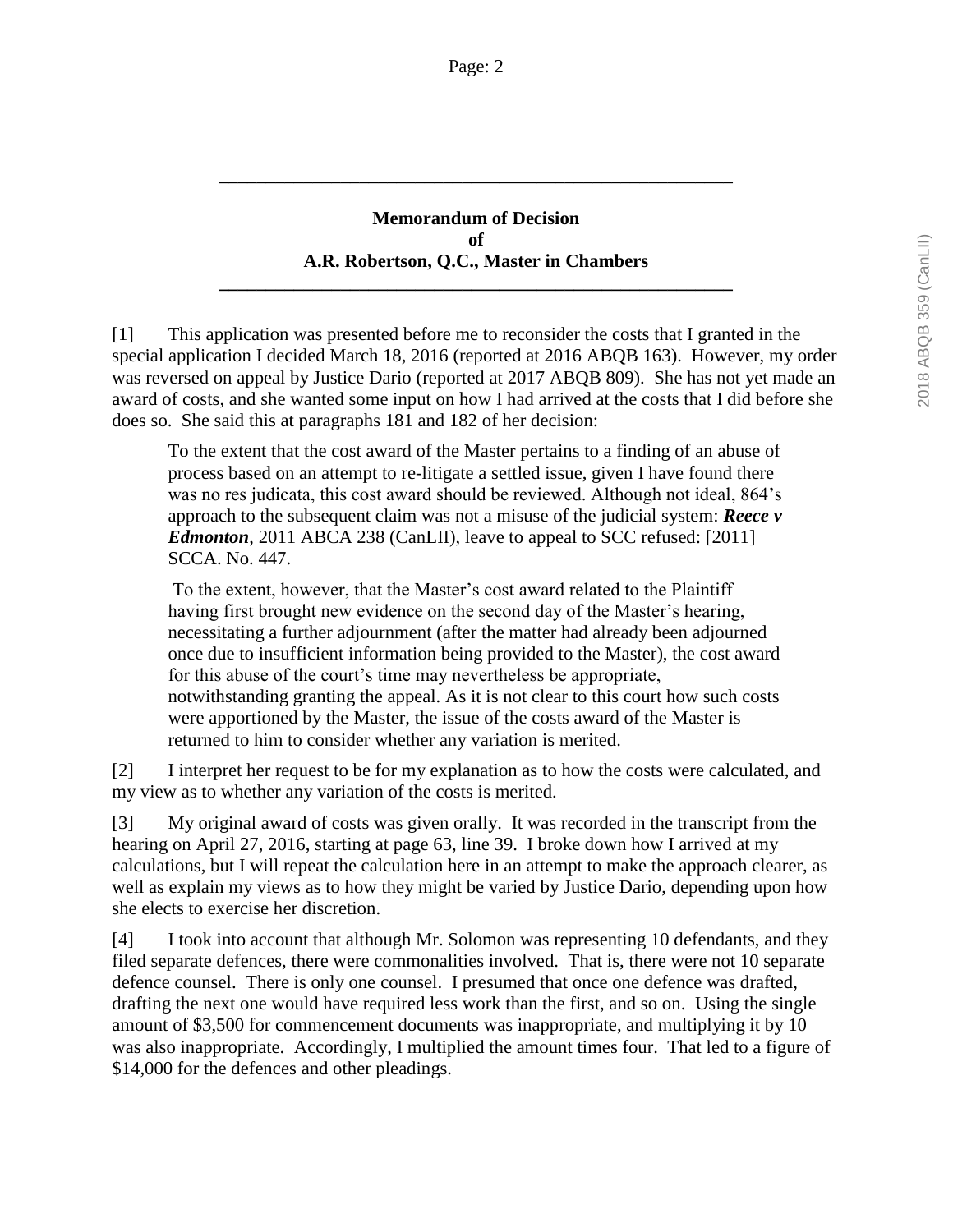[5] I applied the same approach to the amount for disclosure of records. I used the base figure of \$1,500 and multiplied it by four, for a figure of \$6,000.

[6] The next item was the review of opposite party documents, and using a base figure of \$1,500, plus the amount for preparation for questioning, being another \$1,500, plus another \$1,500 for each half day of questioning, I arrived at \$16,500. (In my reasons I referred to backing out one questioning entry, referring to a figure that Mr. Solomon had included in error, but then adding in the questioning of Ms. Lynk, which he had inadvertently omitted.)

[7] I then allowed for uncontested applications before Master Prowse and Justice Park at \$800 each, the base amount set out in Schedule "C". That is a total of \$1,600 for those applications.

[8] For the purposes of the questioning entries and the uncontested applications, I used no multiplier at this stage of the calculation. Mr. Solomon only attended once on each occasion although he represented multiple parties.

[9] For the contested applications that were heard before the special application before me came up, the figure was \$1,500 for each of November 6 and October 21, 2014, for a total of \$3,000.

[10] I then totalled all of these numbers, and I arrived at a figure of \$44,250. Before proceeding to award costs for the special application before me, I multiplied that figure by three for the following reasons:

- (a) the personal and unwarranted allegations that were simply not necessary as against Mr. and Mrs. Bedi, if the objective was to get access to records as the plaintiff alleges;
- (b) taking into account the amount that was sued for, which was well in excess of the \$1,500,000 figure which is the starting point for column five of schedule C;
- (c) the fact that the claim as a whole was an abuse of process;
- (d) the fact that some questionable things were done by counsel, including writing Avison Young pretending to represent the opposing lawyer's client and refusing to correct that assertion;
- (e) other minor matters previously discussed in the argument about costs; and
- (f) to reflect the cost of living increase since Schedule "C" was introduced.

[11] At that point the award of costs totalled \$132,750.

[12] Then I proceeded to the special application before me. For that application, I used a lump sum figure of \$25,000.

[13] There were disbursements and other charges that were claimed that totalled \$26,600.66.

[14] Adding the \$132,750, plus \$25,000, plus disbursements of \$26,600.66, I arrived at a total of \$184,350.66. I then rounded that to \$185,000.

[15] I did not allow GST because it is not appropriate. Corporate litigants normally obtain an input tax credit. Claiming GST on bills of costs would be a recovery of a costs that has already been reimbursed. That is specifically addressed in rule 10.48(2).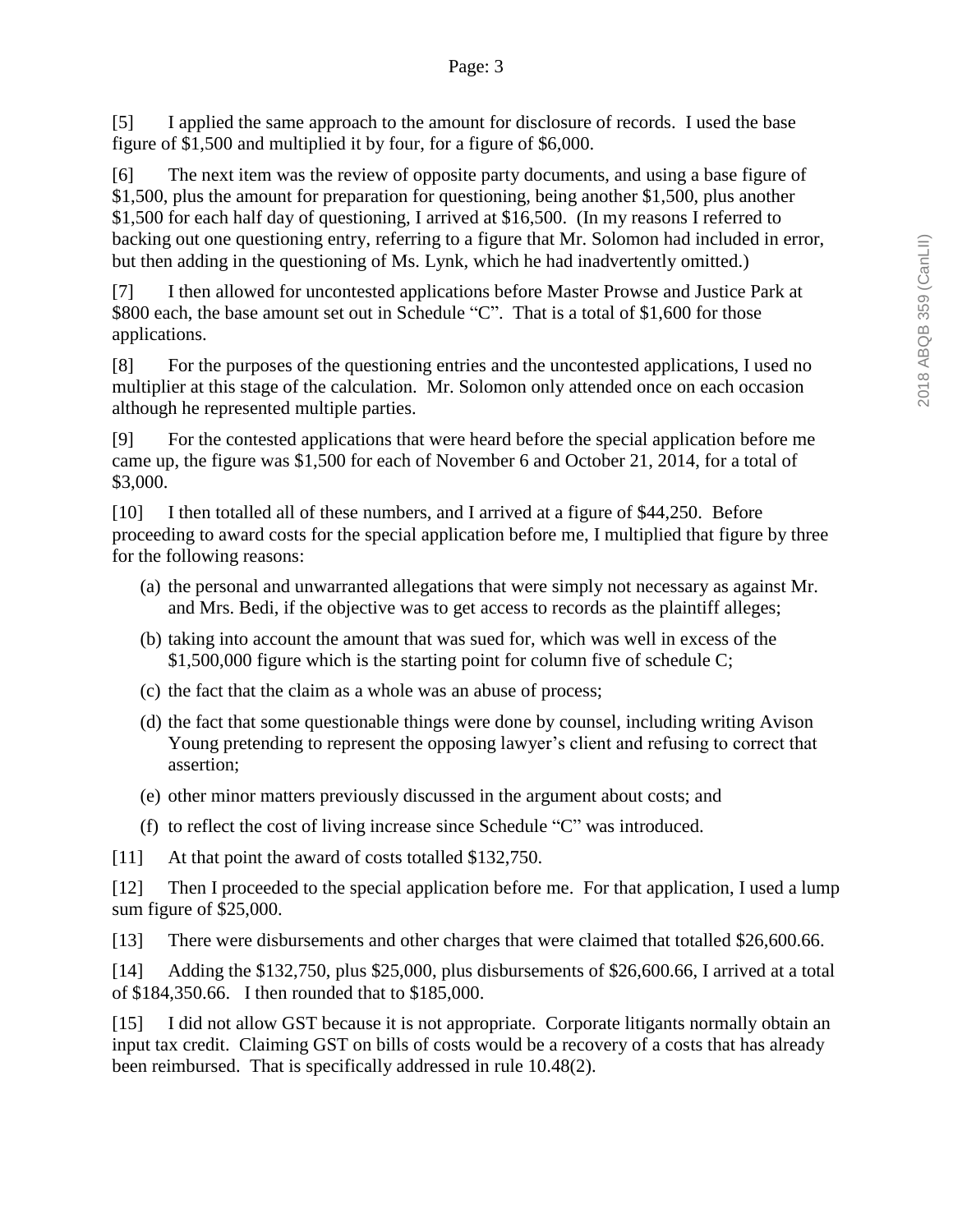[16] In light of the reversal of my decision, factor (c), being my conclusion that the claim as a whole was an abuse of process, is no longer an appropriate factor to consider. The claim has now been found not to have been an abuse of process.

[17] That was the single most important factor leading to the multiple of three. Removing that factor, I would have used a multiple of 1.5, although the amount for the contested application would have remained at \$25,000 with no multiplier.

[18] In my view what happened on the appeal here was that after the application was argued before me, counsel for the plaintiff provided new evidence, which should have been available to him before appearing in Master's Chambers but was not used. He then re-argued the case before Justice Dario. Unfortunately, this is a common occurrence in appeals from Masters' chambers. Apparently that new evidence was important in persuading Justice Dario that summary dismissal should not be granted.

[19] However, that does not change these facts:

(a) all of the pre-application steps had to be done;

(b) the case was still one where unnecessarily hostile things were said in the pleadings, in circumstances where the plaintiff explains that the claim was advanced substantially to get accounting records;

(c) the case was discontinued as against many of the parties before it came before me (although that discontinuance was part of the application before me in light of the Clerk's filing of a flawed "amended discontinuance"), with the result that the defendants were substantially successful for a significant part of their application before it was even brought to the hearing for resolution;

(d) there were still questionable things done, now partly explained by counsel for the plaintiff, but one not explained is the letter to Avison Young, which I am advised has still not been corrected. However, I accept that the critical email that was not included in the compendium affidavit that was presented mid-hearing, initially without being under oath, was left out innocently.

[20] In light of the reversal, and in light of Justice Dario's comments at paragraph 180 of her decision, in which she said that the plaintiff's approach "created a labyrinth of claims and associated evidence, making this review unnecessarily complex, convoluted and timeconsuming", it appears to me that she might be considering awarding costs in favour of the unsuccessful defendants. She has not yet made her award as to costs. I do not mean to pre-judge or influence her approach on this issue, but the request for my consideration of whether the costs award should be varied requires me to consider various options.

[21] It is my suggestion that if costs are to be awarded in favour of the defendants, those preapplication costs would remain, with the exception of the costs for pleadings ("commencement documents"), but with a multiplier of only 1.5 to reflect the plaintiff's success on the application. I would still include the costs for document production because, we are told, the claim was advanced mostly to get access to the accounting records. Although the appearance in Master's Chambers was essentially a "dress rehearsal" for the appeal to a Justice, those pre-application costs were still incurred and not wasted, and most of my concerns about how this matter proceeded remain.